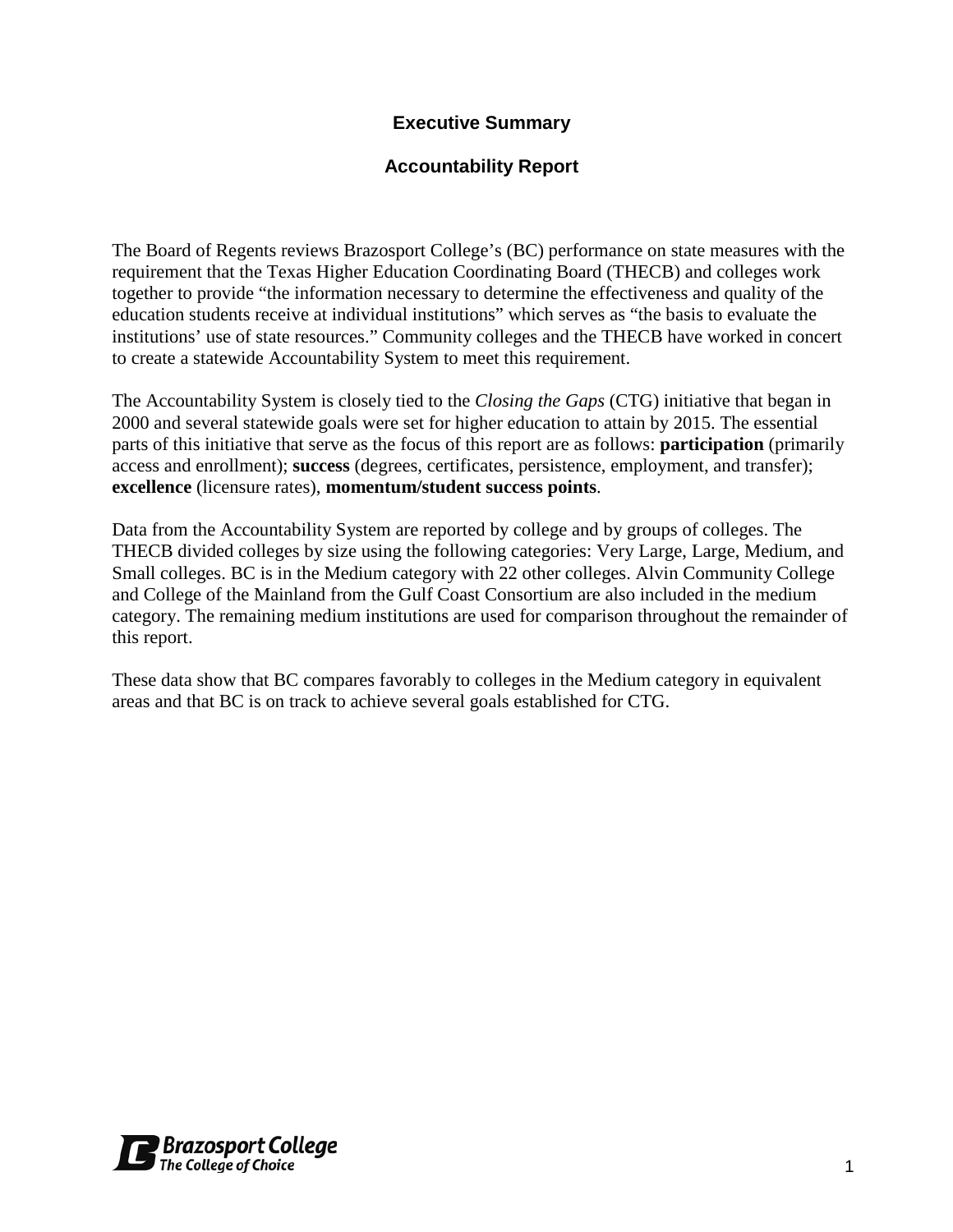## **PARTICIPATION**

#### **I. Fall Enrollments by Ethnicity**

The THECB began reporting enrollment data using the new Federal race and ethnicity standards with fall 2010 enrollment data. Students are permitted to self-identify their ethnicity and race, which also permits them to select more than one race and/or ethnic category. This change is designed to more accurately reflect student's racial and ethnic background by not limiting responses to only one racial or ethnic category. Students now select from seven categories; American Indian or Alaska Native, Asian, African American, Hispanic, Native Hawaiian or Other Pacific Islander, White, and Two or More Races. Many students elect not to report their ethnicity. This is reflected in the "other" category responses.



Table 1 indicates fall enrollments by ethnicity and total enrollment for the past four fall semesters  $(2011 – 2014)$ . Overall, BC total fall 2014 enrollment was flat  $(-0.3%)$  compared to the previous fall semester. To place this in context, however, Brazosport College's neighboring Gulf Coast community colleges experienced decreased enrollment in fall 2014: Alvin Community College - 5.3%, College of the Mainland -7.9%, Wharton County Community College -3.2%. The average fall enrollment change across all Texas community colleges was -1.0%\*.

\*Note: The THECB Accountability Report fall 2014 indicates enrollment decreased an average of -1.0% across all Texas community colleges

(http://www.txhighereddata.org/Interactive/Accountabilitydraft/CC\_Participation.cfm?fice=445566 ).

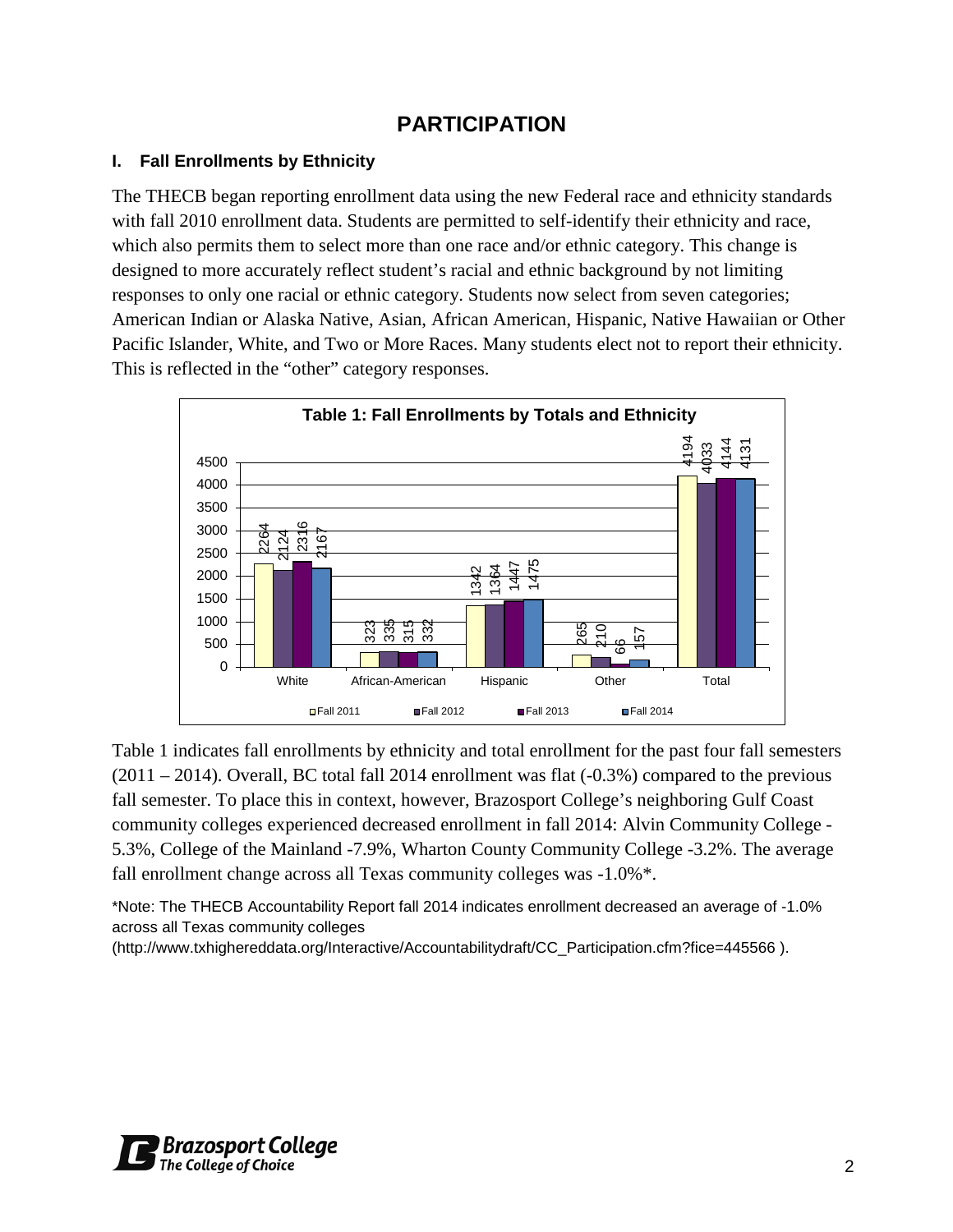

BC's fall 2014 credit enrollment is currently at approximately 94% of the CTG target. The enrollment for the Hispanic category has exceeded the fall target. African-American and White groups are currently short of their respective targets. There have been marketing initiatives (mailings, website development, peer recruitment, etc.) established toward the improvement of community awareness of the opportunities available at BC which are expected to help with closing these gaps.

| <b>Table 3: Service Area</b><br><b>Representation (%)</b> |        |        |        |        |
|-----------------------------------------------------------|--------|--------|--------|--------|
| <b>Ethnicity</b>                                          | FY2010 | FY2011 | FY2012 | FY2013 |
| White                                                     | 8.4    | $-0.9$ | 2.8    | 2.4    |
| African-American                                          | $-1.7$ | $-1.4$ | $-4.2$ | $-4.3$ |
| Hispanic                                                  | $-4.7$ | $-5.1$ | 4.0    | 4.2    |
| Other                                                     | $-2.0$ | 7.4    | $-2.6$ | $-2.2$ |
| Gender                                                    |        |        |        |        |
| Male                                                      | $-4.9$ | $-6.3$ | $-1.8$ | $-0.7$ |
| Female                                                    | 4.9    | 6.3    | 1.8    | 0.7    |

### **II. Enrollment and Service Area Representation**

Table 3 indicates the gap between the ethnic/gender percentages enrolled at BC and the ethnic/gender percentages in the service area population. Over time our Female, Male, and White group percentages reflect better student representation as indicated by percentages closing toward 0%. The African-American and Hispanic representation has shifted from FY2011 to FY2012 and this shift was sustained in FY2013. Some of this could be an indication of ambiguity surrounding the new federally required ethnicity/race question with students selecting the "more than one race" category or not electing to indicate their background (Other). This makes it difficult to determine representation by ethnicity.

As stated in the above section, marketing initiatives have been employed toward achieving community awareness of opportunities at BC. It is expected these initiatives will help enrollment and service area representation.

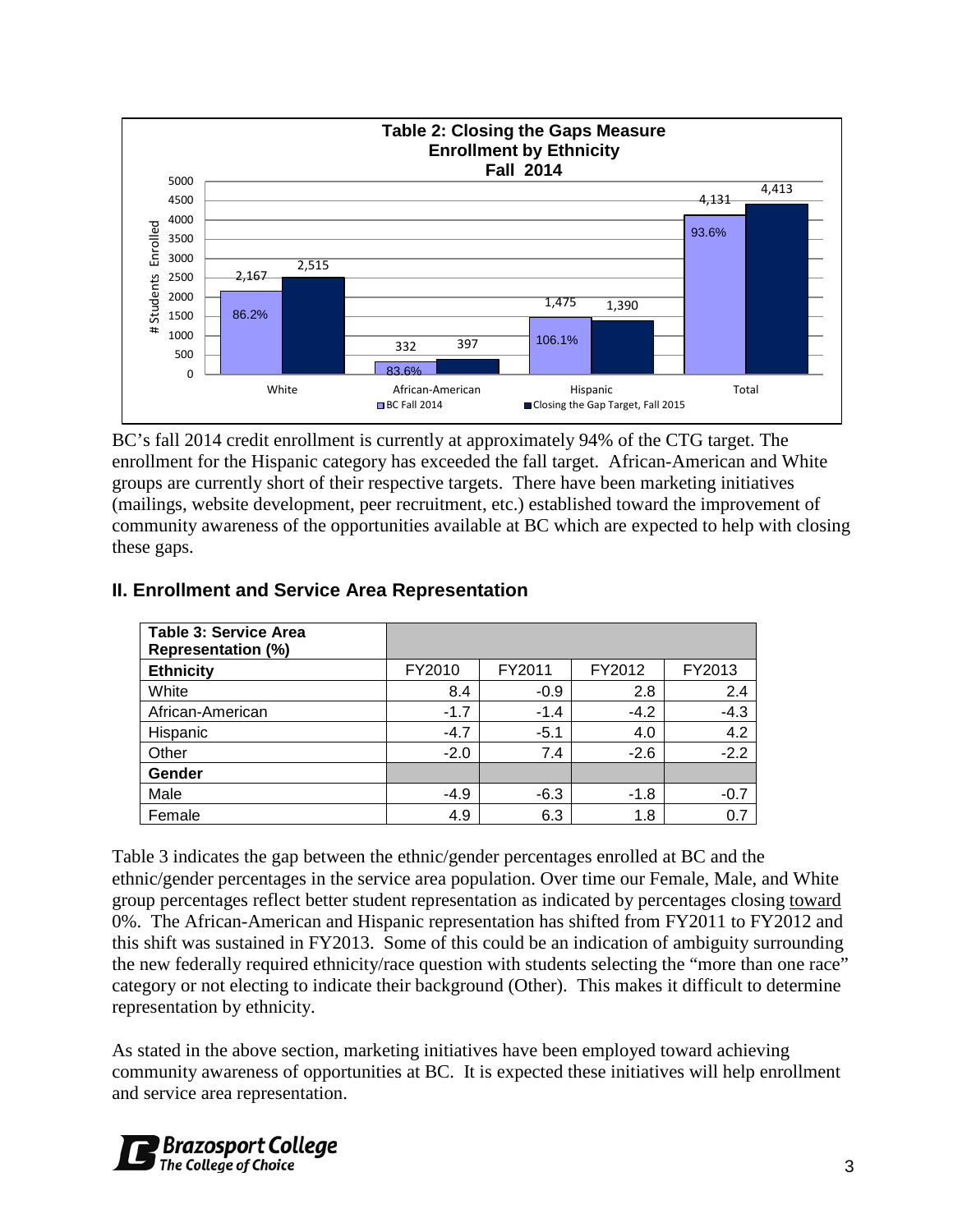### **III. Semester Credit Hours/Contact Hours**

| <b>Table 4: Semester</b><br><b>Credit Hours</b> | FY2009  | FY2012    | FY2013    | %Change<br>FY2009 to<br>FY2013 | %Change<br>FY2012 to<br>FY2013 |
|-------------------------------------------------|---------|-----------|-----------|--------------------------------|--------------------------------|
| Academic                                        | 52,481  | 59,195    | 56,212    | 7.1%                           | $-5.0%$                        |
| Technical                                       | 17,746  | 21,471    | 21,122    | 19.0%                          | $-1.6%$                        |
| <b>Contact Hours</b>                            |         |           |           |                                |                                |
| Academic                                        | 954,512 | 1,071,056 | 1,014,848 | 6.3%                           | $-5.2%$                        |
| Technical                                       | 515,504 | 619,312   | 592,464   | 14.9%                          | $-4.3%$                        |
| <b>Community Education</b>                      | 43,298  | 46,753    | 40,366    | $-6.8%$                        | $-13.7%$                       |

Both credit and contact hours for academic and technical programs have increased over the past five years. When comparing FY2013 to FY2012, however, there is a decrease in contact hours across all three categories (i.e., academic, technical, and community education.). Enrollment has decreased slightly over the past few years and directly relates to the decrease in credit and contact hours.

#### **IV. Full-Time/Part-Time Student Enrollment by Totals and Ethnicity**



Note: Data in this graph include only credential-seeking students.

A student is considered full-time if he or she is enrolled in 12 or more semester credit hours and part-time if enrolled in fewer than 12 semester credit hours. For the three years prior to fall 2013, the percentage of part-time students at BC has been in the range of 69-75%. In the fall 2013 semester, BC part-time, credential-seeking student enrollment rose to a high of 76.4%. BC continues to have a higher percentage of part-time students than many colleges of its size. In fact, when comparing BC to other Medium colleges, the percentage of part-time students at other Medium colleges was lower (64% Medium colleges *vs*. 76.4% BC).

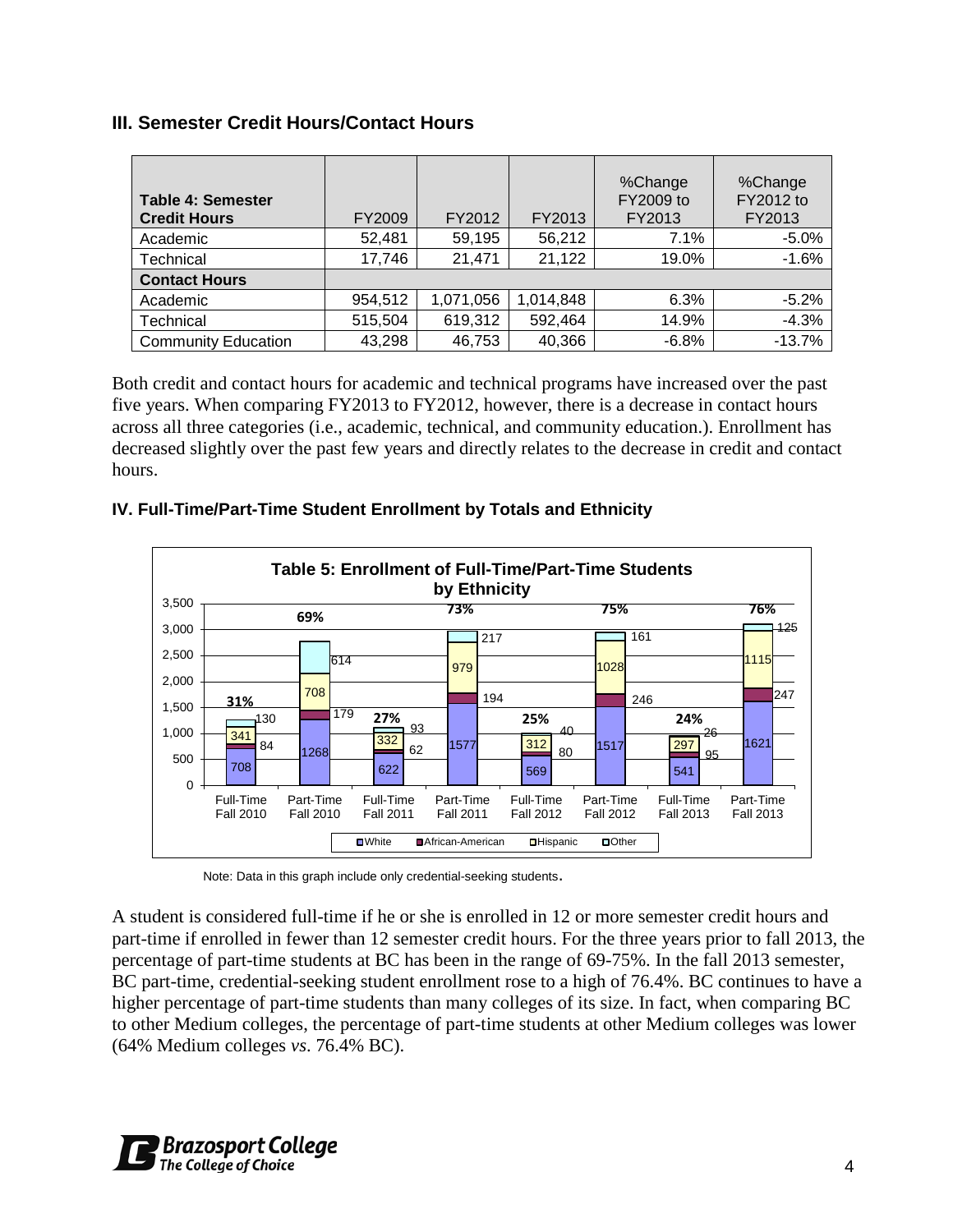## **SUCCESS**



#### **V. Graduation/Persistence Rates from 2011, 2012, 2013**

Note: FY = Fiscal Year.

Table 6 indicates the percentage of first-time, full-time, credential-seeking undergraduates by entering cohort who have graduated or are still enrolled in Texas public and private higher education institutions after six academic years, disaggregated by ethnicity. The six year graduation and persistence rate increased within the Hispanic and African-American ethnic categories when compared to FY2011 and FY2012. The largest increase occurred within the African-American category.



Note: Small sample sizes.

Compared to other Medium colleges in fiscal year 2013, BC's graduation and persistence rate was higher across **all** ethnic categories. In fact, graduation and persistence rates were much higher among African-American and Hispanic ethnic categories when compared to Medium colleges (White: +2.7 points, African-American: +16.8 points, and Hispanic: +12.5 points).

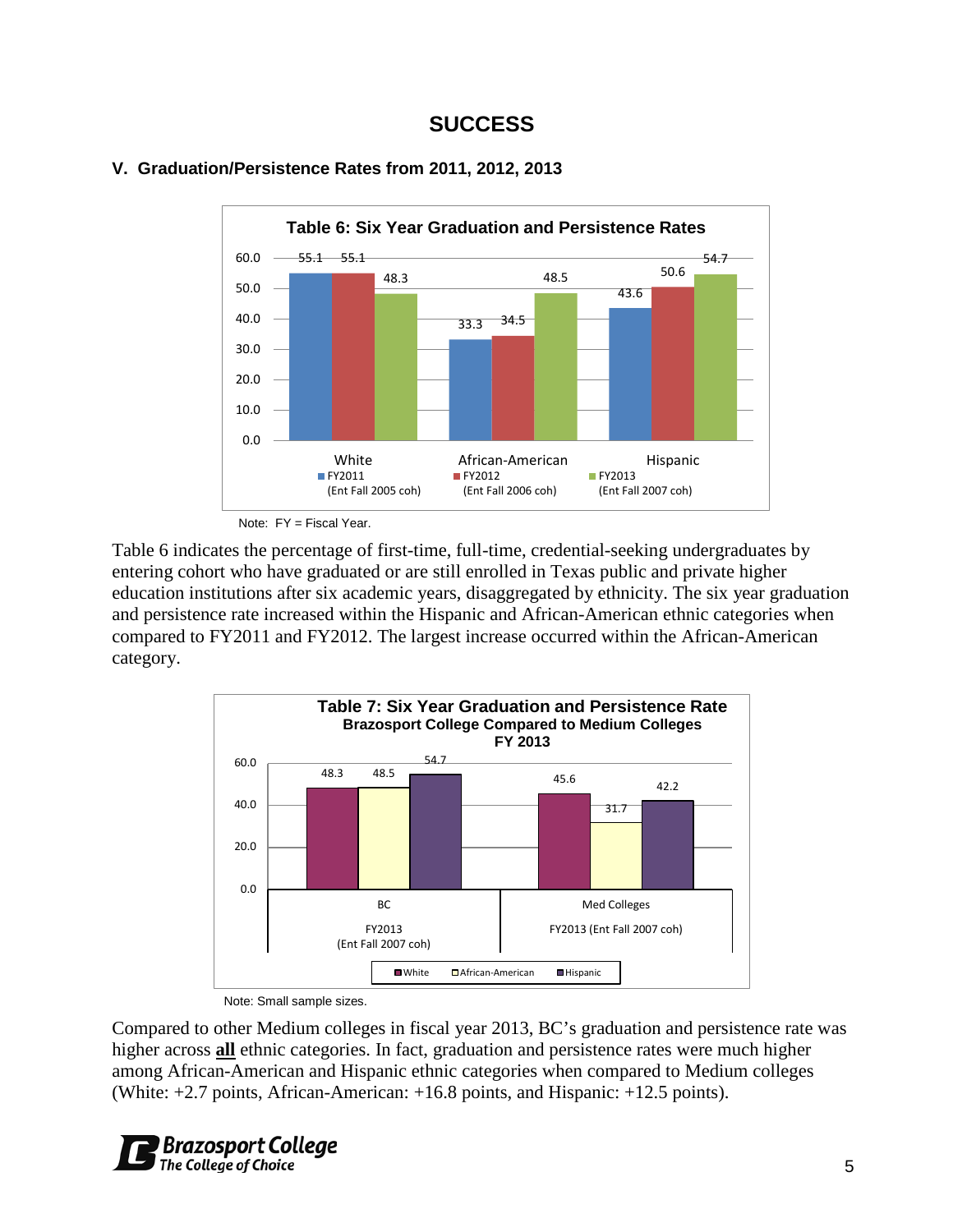#### **VI. Degrees and Certificates Awarded**



During fiscal year 2013, BC awarded the highest number of degrees and certificates over the past four years (Table 8). The number of degrees and certificates awarded increased by 46.19% from FY2010.

#### **VII. Percent of Students Who Transfer to a Senior Institution**



This measure represented in Table 9 includes the cohort of first-time students who enrolled at BC six years prior to the year reported and accumulated at least 30 credit hours at the institution before transferring. Although this report omits students who completed fewer than 30 semester credit hours before transfer, it does provide a way of comparing transfer results among similar colleges. BC's 2013 transfer rate (17.9%) is comparable to Medium colleges (18.0%) transfer rate.

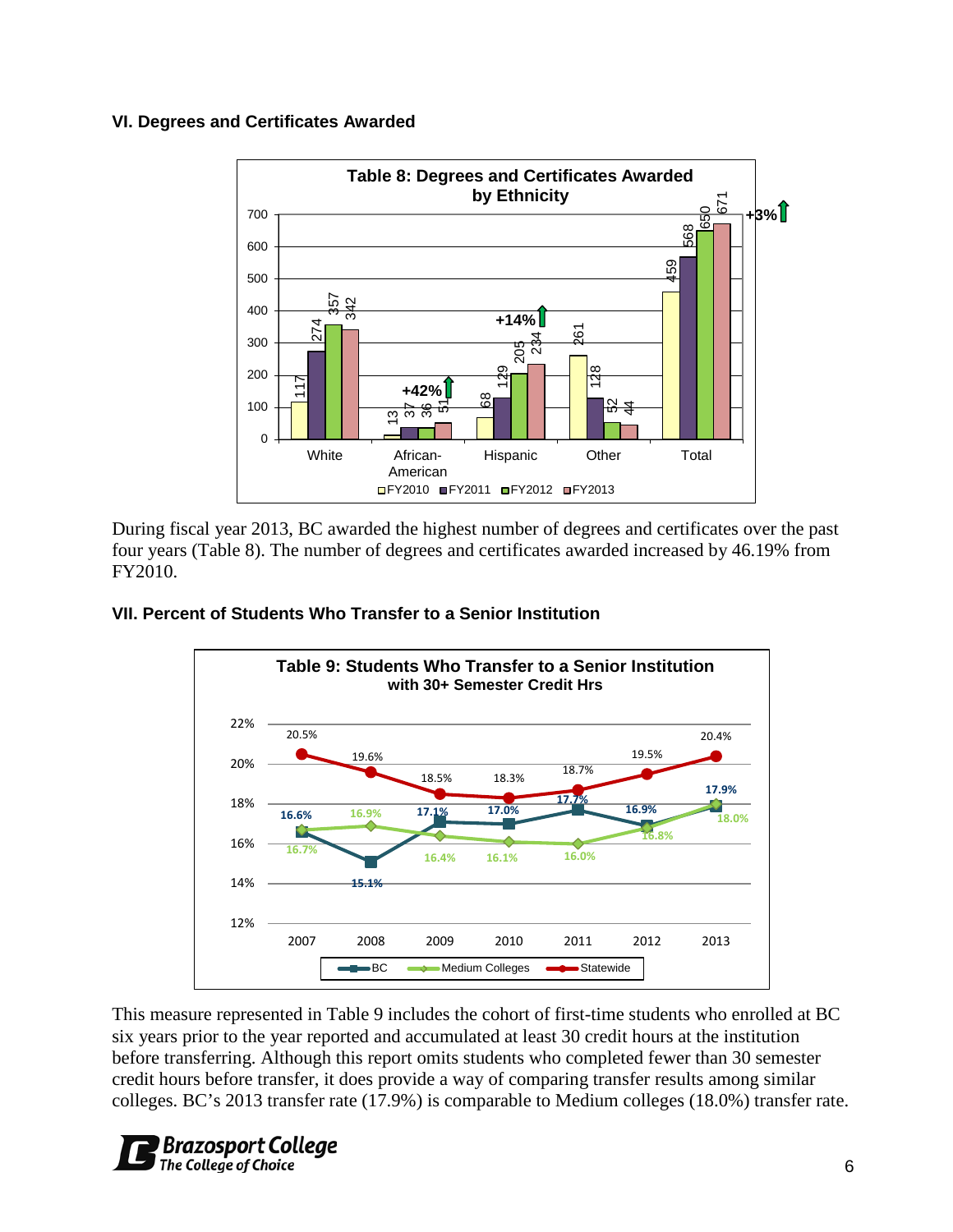#### **VIII. Status after Graduation**





The above pie charts show differences in enrollment status between academic and technical students six months after graduation. The largest difference is the number of students who are "employed only" within six months of graduation. Nearly nine out of ten (86.7%) technical students are "employed only" compared to one-half (50.2%) of the academic students. Academic students, however, are more likely to continue their education within six months of graduation. One-fourth (25.8%) of academic students are "enrolled only" in senior institutions or community colleges compared to fewer than one out of twenty (4.1%) technical students.

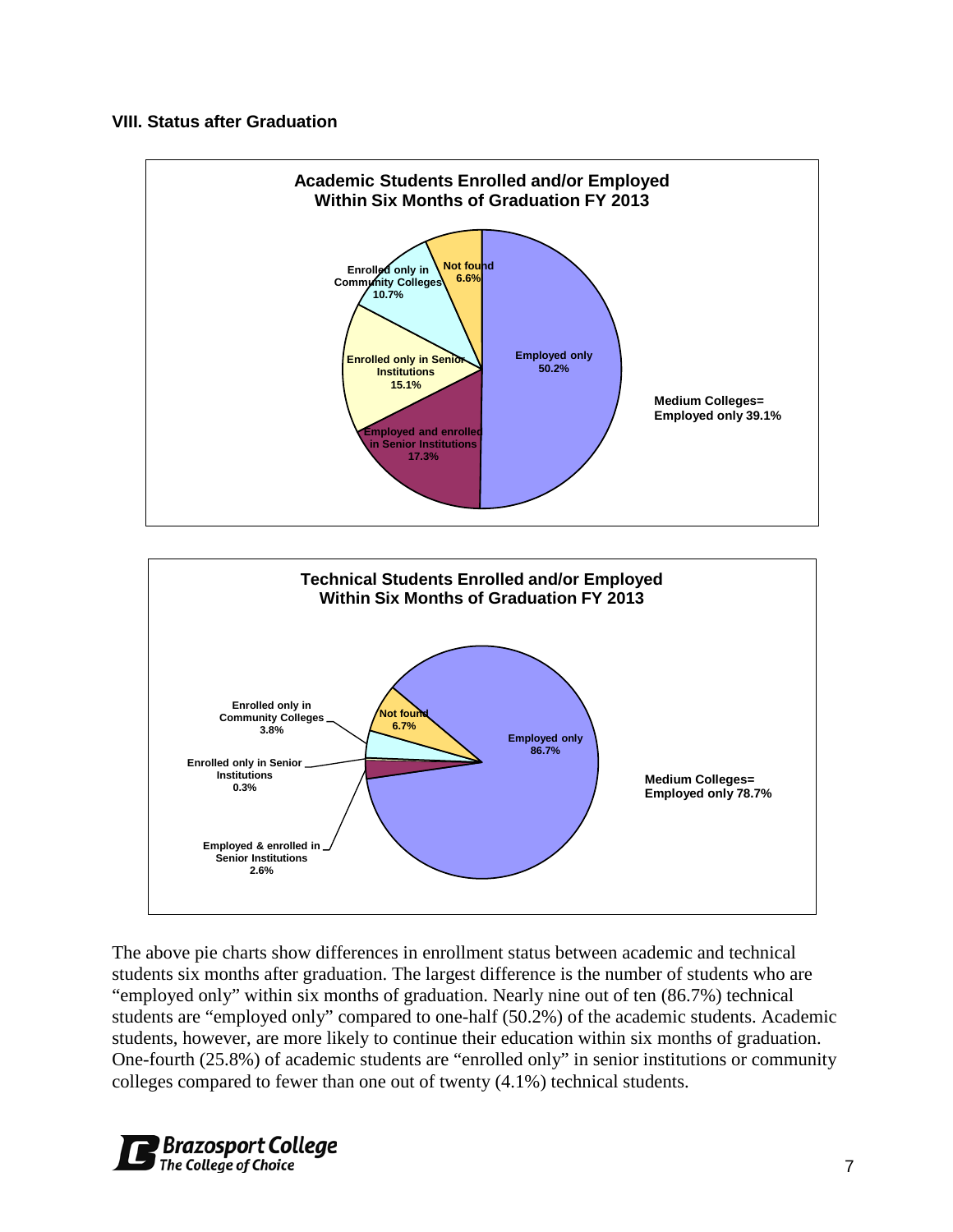# **EXCELLENCE**

| <b>Table 12: Licensure Pass Rates</b>            | 2009 | 2010 | 2011 | 2012 | 2013 |
|--------------------------------------------------|------|------|------|------|------|
| Massage Therapy                                  | 100  | 72   | 60   | 75   | 100  |
| Food Preparation Manager-Culinary Arts           | 100  | 100  | 100  | 100  | 100  |
| Law Enforcement, Peace Officer-Academy           | 100  | 100  | 100  | 100  | 100  |
| <b>Emergency Medical Technician-Basic</b>        | 67   | 82   | 56   | 65   | 60   |
| <b>Emergency Medical Technician-Intermediate</b> | 67   | 50   | 100  |      |      |
| Nurse-LVN                                        | 100  | 100  | 100  | 100  | 100  |
| Nurse Aide                                       | --   | 80   | 100  | 100  | 89   |
| <b>Associate Degree Nursing</b>                  | --   | 93   | 100  | 100  | 94   |

#### **IX. Licensure Rates—Table edits complete**

Note: the state of Texas and the National Emergency Medical Services (EMS) body began a process to simplify EMS licensure designations. One of the changes was to phase out the "Intermediate EMT" designation. Therefore, for 2012 and 2013, the "basic" and "intermediate" levels of EMT are combined.

Over the past five years, BC has made progress in improving the pass rates in several of its programs. In 2013, four of seven programs achieved 100% pass rates while the remaining programs experienced decreases in pass rates. Licensure pass rates include only results for firsttime test takers. Students have opportunities to retest on State licensure exams.

# **SUCCESS POINTS**

State funding is partially based on a student achievement points system. Success points are earned as students progress along a continuum from successful completion of college readiness courses to intermediate success measures (e.g., pass 1st college math course) to successful outcome metrics (e.g., degree awarded; transfer to university). For the 2014-15 biennium, the student success appropriation was distributed to the fifty college districts by the following method:

- \$172 million was appropriated for student success points.
- 929,188 student success points were earned by the 50 public community/junior college districts (3-year average of student success points; the 3-year average was based on FY10- FY11-FY12).
- The appropriated amount (\$172 million) was divided by the total number of points (929,188) to determine the dollar amount per point (\$185).
- Each district was funded \$185 per point for the 2014-15 biennium.

As shown in table below, from FY2011 to FY2013 BC has increased on the following important measures: Students who transfer to a 4-year institution (7.4%); Degrees, core curriculum, or certificates (unduplicated) (15.3%); Degrees or certificates in critical fields (16.4%).